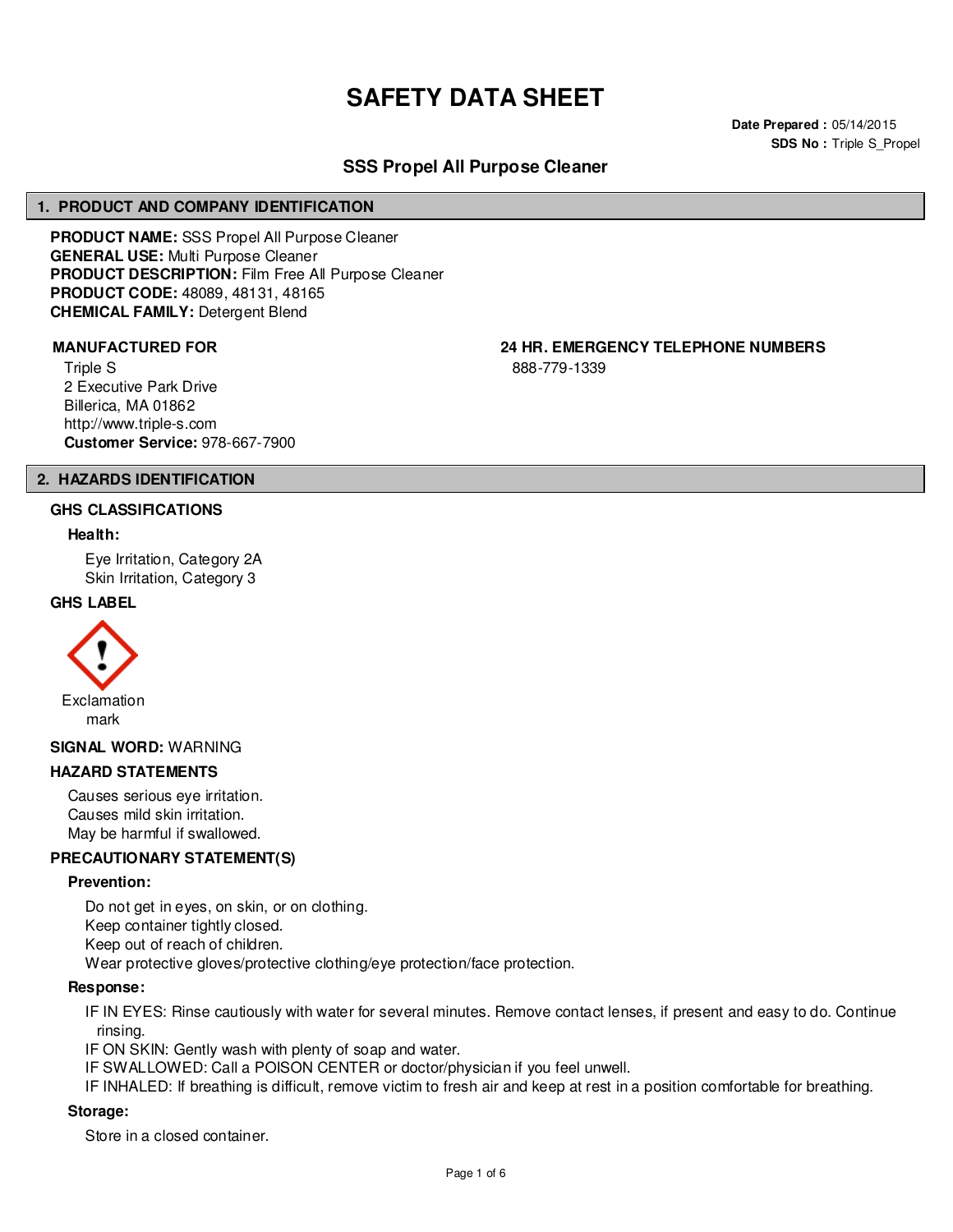# **Disposal:**

Dispose of contents/container according to all local, state and Federal regulations.

### **EMERGENCY OVERVIEW**

**PHYSICAL APPEARANCE:** Blue liquid, characteristic odor.

**IMMEDIATE CONCERNS:** Eye & Skin irritant

# **POTENTIAL HEALTH EFFECTS**

**EYES:** Contact causes eye irritation.

**SKIN:** Skin irritant with prolonged or repeated contact.

## **SKIN ABSORPTION: None Expected.**

**INGESTION:** Although of moderate to low toxicity, ingestion can cause gastrointestinal irritation, nausea, vomiting, diarrhea, and possible death.

**INHALATION:** None Expected.

# **REPRODUCTIVE TOXICITY**

**TERATOGENIC EFFECTS:** None known.

**CARCINOGENICITY:** No listed substance

**MUTAGENICITY:** None known.

**MEDICAL CONDITIONS AGGRAVATED:** Previous skin conditions such as dermatitis may be aggrevated.

**ROUTES OF ENTRY:** Eye, skin, ingestion.

**WARNING CAUTION LABELS:** Irritant

**PHYSICAL HAZARDS:** None Expected.

# **3. COMPOSITION / INFORMATION ON INGREDIENTS**

| <b>Chemical Name</b>                     | $Wt.\%$   | <b>CAS</b> |
|------------------------------------------|-----------|------------|
| Nonylphenol Ethoxylate                   | $0 - 5$   | 9016-45-9  |
| Tetrasodium ethylenediamine tetraacetate | $5 - 10$  | 64-02-8    |
| Sodium Xylene Sulfonate                  | $0 - 5$   | 1300-72-7  |
| Isopropanol                              | $0 - 1$   | 67-63-0    |
| Dye                                      | < 0.1     | N/A        |
| Fragrance                                | < 0.5     | N/A        |
| Water                                    | $80 - 85$ | 7732-18-5  |

#### **4. FIRST AID MEASURES**

**EYES:** Immediately flush eyes with water for at least 15 minutes, while holding eyelids open. Remove contact lenses, if present, after the first 5 minutes, then continue rinsing eye. Seek medical attention immediately.

**SKIN:** Wash with soap and water. Get medical attention if irritation develops or persists.

**INGESTION:** Get immediate medical attention. Do not induce vomiting unless instructed to do so by poison center or physician.

**INHALATION:** Remove victim to fresh air and monitor. Seek medical advise if irritation persists.

# **SIGNS AND SYMPTOMS OF OVEREXPOSURE**

**EYES:** Burning sensation with tearing, redness.

**SKIN:** Prolonged contact will cause irritation marked by redness, burning sensation.

**SKIN ABSORPTION:** Not Established

**INGESTION:** Irritation of mouth, throat, along with stomach upset, vomiting.

**INHALATION:** Irritation of nose, throat and lungs with coughing, sneezing, possible difficulty breathing.

**ACUTE TOXICITY:** Not Established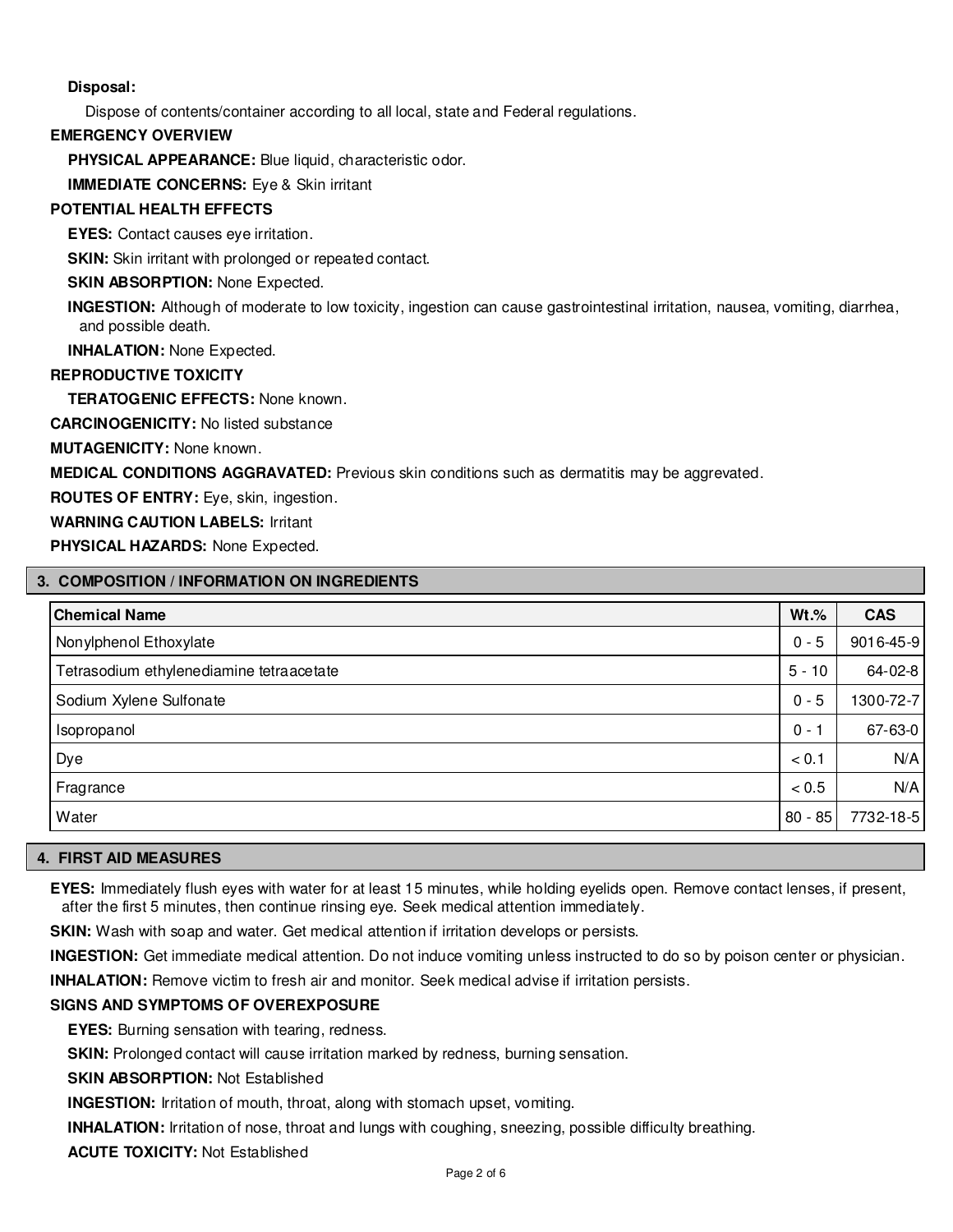## **5. FIRE FIGHTING MEASURES**

**FLAMMABLE CLASS:** NA = Not Applicable

**GENERAL HAZARD:** NA = Not Applicable

**EXTINGUISHING MEDIA:** Not required. Water based material.

#### **6. ACCIDENTAL RELEASE MEASURES**

**SMALL SPILL:** Avoid walking in product. Wipe up or otherwise flush small spills to sanitary sewer.

LARGE SPILL: Avoid walking in material. Prevent product from entering into stream, soil, storm sewer or other bodies of water.

#### **ENVIRONMENTAL PRECAUTIONS**

**WATER SPILL:** Avoid discharges into open waterways.

**LAND SPILL:** Avoid discharge to soil.

**GENERAL PROCEDURES:** Isolate spill or leak area immediately. Keep unauthorized personnel away. Do not touch or walk through spilled material. Prevent entry into waterways, sewers, or confined areas. Absorb with dry earth, sand or other noncombustible material and transfer to containers.

**SPECIAL PROTECTIVE EQUIPMENT:** Eye protection, rubber gloves, rubber boots to protect feet.

#### **7. HANDLING AND STORAGE**

**GENERAL PROCEDURES:** Close container after use.

**HANDLING:** Wear eye protection, rubber gloves when handling concentrate.

**STORAGE:** Store in area inaccessible to children.

**STORAGE TEMPERATURE:** Store at ambient temperatures.

#### **8. EXPOSURE CONTROLS / PERSONAL PROTECTION**

#### **EXPOSURE GUIDELINES**

| OSHA HAZARDOUS COMPONENTS (29 CFR1910.1200) |             |                        |                   |                  |                   |                     |                   |  |
|---------------------------------------------|-------------|------------------------|-------------------|------------------|-------------------|---------------------|-------------------|--|
|                                             |             | <b>EXPOSURE LIMITS</b> |                   |                  |                   |                     |                   |  |
|                                             |             | <b>OSHA PEL</b>        |                   | <b>ACGIH TLV</b> |                   | <b>Supplier OEL</b> |                   |  |
| <b>Chemical Name</b>                        |             | ppm                    | mg/m <sup>3</sup> | ppm              | mg/m <sup>3</sup> | ppm                 | mg/m <sup>3</sup> |  |
| Isopropanol                                 | <b>TWA</b>  | 400                    | 980               | 200              | 490               | <b>NL</b>           | NL                |  |
|                                             | <b>STEL</b> |                        |                   | 400              | 960               | <b>NL</b>           | NL                |  |

**ENGINEERING CONTROLS:** No special requirements.

# **PERSONAL PROTECTIVE EQUIPMENT**

**EYES AND FACE:** Safety glasses with side shields.

**SKIN:** Rubber or other chemical resistant gloves.

**PROTECTIVE CLOTHING:** No special requirements.

**WORK HYGIENIC PRACTICES:** Wash with soap and water after handling. Do not eat, drink or smoke while using product.

#### **9. PHYSICAL AND CHEMICAL PROPERTIES**

**PHYSICAL STATE:** Liquid **ODOR:** Lemon Lime **ODOR THRESHOLD:** Not Established **COLOR:** Blue **pH:** 10.0 to 10.5 **PERCENT VOLATILE:** 85+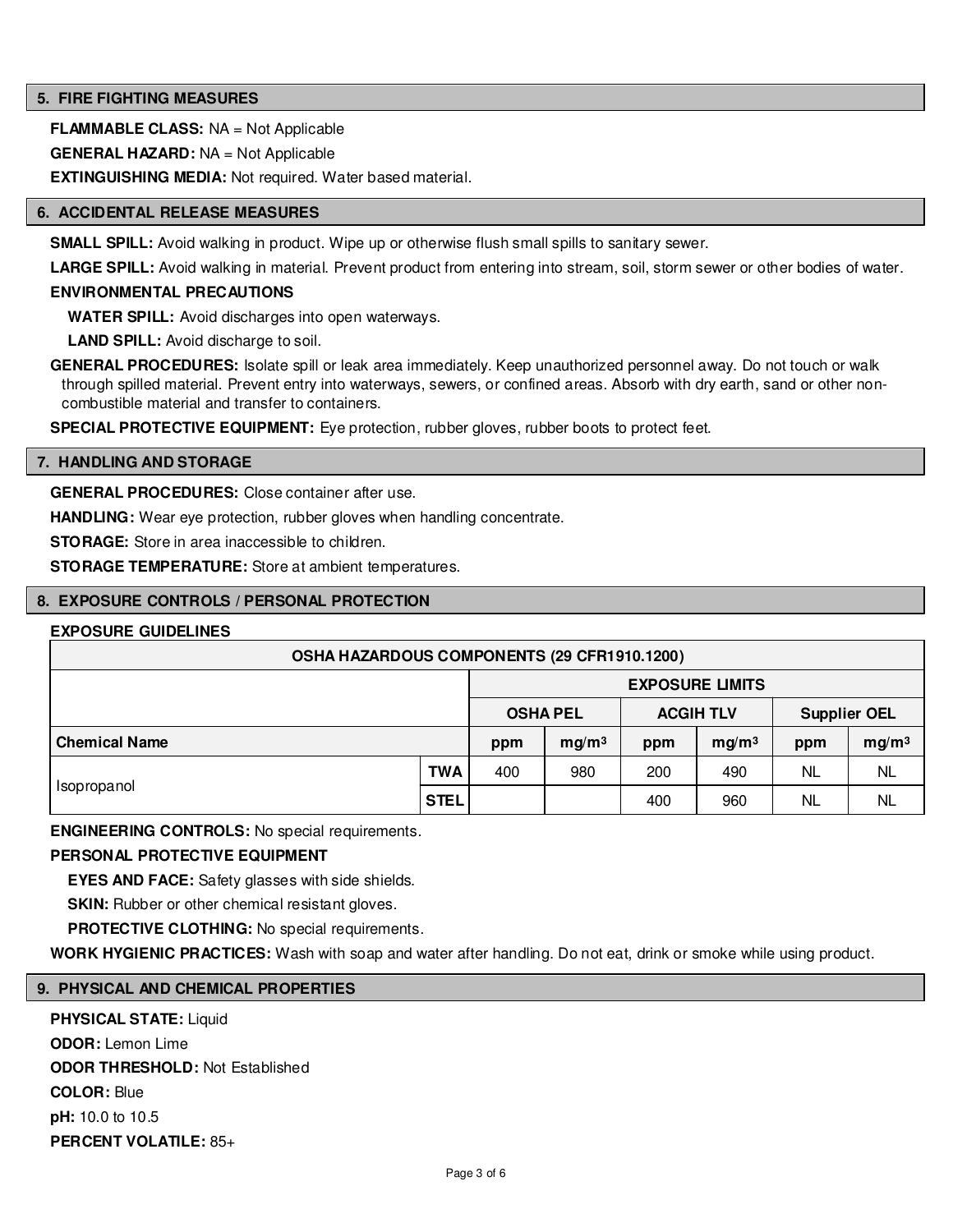**FLASH POINT AND METHOD:** None **FLAMMABLE LIMITS:** N/A **AUTOIGNITION TEMPERATURE:** NA = Not Applicable **VAPOR PRESSURE:** ≤ 20 mm Hg at (68°F) **VAPOR DENSITY:** Not Available **BOILING POINT:** ~ 100°C (212°F) **FREEZING POINT: 32° F; 0° C MELTING POINT:** Not Available **THERMAL DECOMPOSITION:** Not Available **SOLUBILITY IN WATER:** Complete **EVAPORATION RATE:** (Water =1) 1.0 **DENSITY:** 8.85 at (68°F) **SPECIFIC GRAVITY:** 1.06 grams/ml. **VISCOSITY:** Water thin. **(VOC):** None

# **10. STABILITY AND REACTIVITY**

**REACTIVITY:** Yes **HAZARDOUS POLYMERIZATION:** No **CONDITIONS TO AVOID:** Not Established **POSSIBILITY OF HAZARDOUS REACTIONS:** None Expected. **HAZARDOUS DECOMPOSITION PRODUCTS:** None known. **INCOMPATIBLE MATERIALS:** Strong acids, oxidizers.

#### **11. TOXICOLOGICAL INFORMATION**

#### **ACUTE**

| <b>Chemical Name</b>                     | ORAL LD <sub>50</sub><br>(rat) | <b>DERMAL LD<sub>50</sub></b><br>(rabbit) | <b>INHALATION</b><br>$LC_{50}$ (rat) |
|------------------------------------------|--------------------------------|-------------------------------------------|--------------------------------------|
| Nonylphenol Ethoxylate                   | 16000 mg/kg<br>(rat)           | 4490 mg/kg<br>(rabbit)                    |                                      |
| Tetrasodium ethylenediamine tetraacetate | 3030 mg/kg<br>(rat)            | $> 5000$ mg/kg<br>(rabbit)                |                                      |
| Isopropanol                              | 5045 mg/kg<br>(rat)            | 12800 mg/kg<br>(rabbit)                   | 16000 ppm                            |

**EYES:** Not Established

**DERMAL LD50:** Not Established

**SKIN ABSORPTION: None Expected.** 

**ORAL LD50:** Not Established

**INHALATION LC50:** Not Established

**EYE EFFECTS:** Moderate to severe eye irritant.

**SKIN EFFECTS:** May irritate skin with prolonged or repeated contact.

**IRRITATION:** Irritant

SENSITIZATION: No known significant effects or critical hazards.

**REPRODUCTIVE EFFECTS:** No known significant effects or critical hazards.

**MUTAGENICITY:** No known significant effects or critical hazards.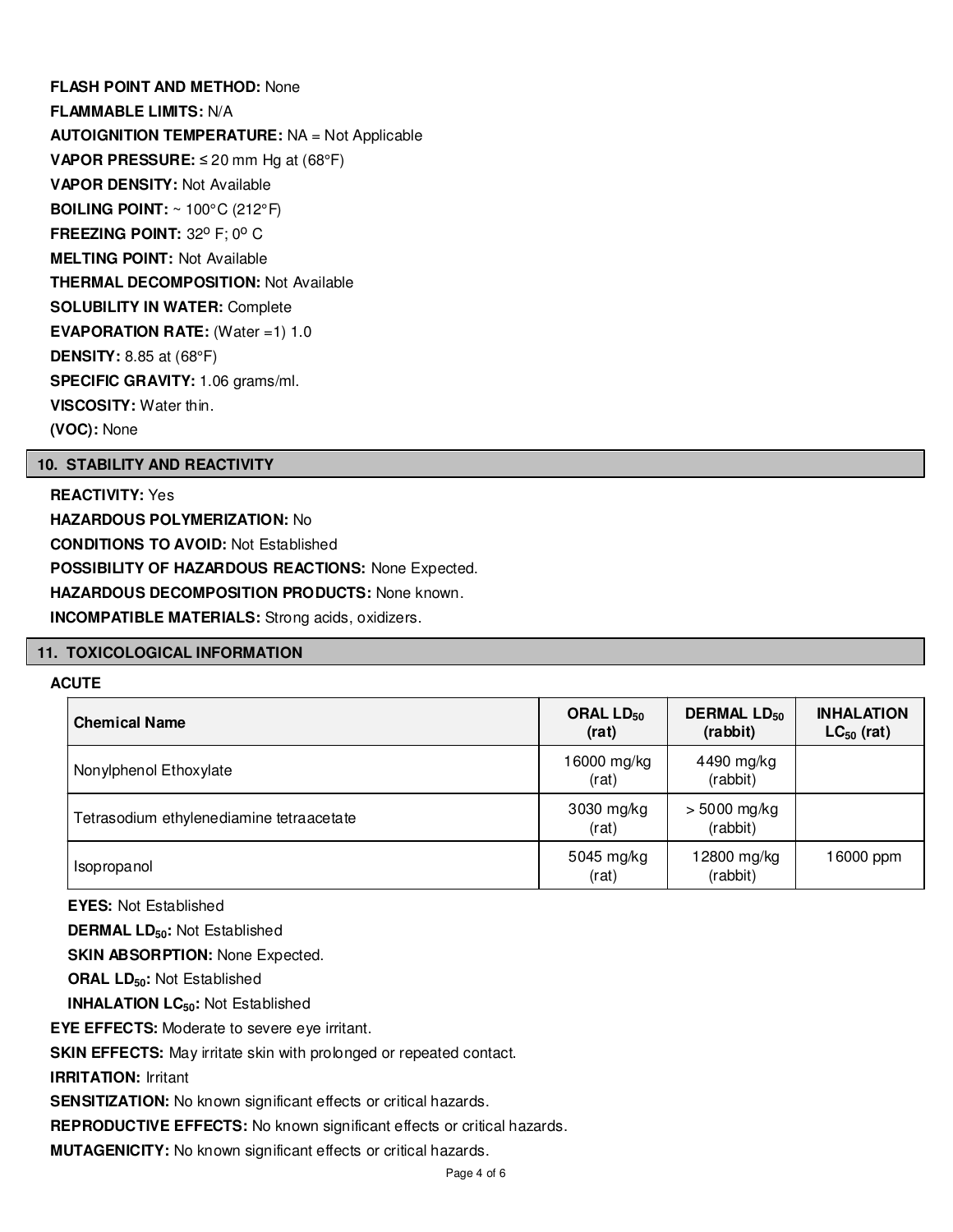# **12. ECOLOGICAL INFORMATION**

**ENVIRONMENTAL DATA:** Not Established

**ECOTOXICOLOGICAL INFORMATION:** Not Established

**AQUATIC TOXICITY (ACUTE):** Not Established

#### **13. DISPOSAL CONSIDERATIONS**

**DISPOSAL METHOD:** Small amounts (less than 5 gallons) may be disposed of in sanitary sewer. Consult local authorities for additional disposal information.

**FOR LARGE SPILLS:** Consult with local and state authorities for large volume disposal.

**PRODUCT DISPOSAL:** See above.

**EMPTY CONTAINER:** Rinse container with clear water. Offer container for recycling, or dispose of in trash.

# **RCRA/EPA WASTE INFORMATION:** NA = Not Applicable

#### **14. TRANSPORT INFORMATION**

# **DOT (DEPARTMENT OF TRANSPORTATION)**

**PROPER SHIPPING NAME:** Cleaning Compound, not regulated.

# **ROAD AND RAIL (ADR/RID)**

**PROPER SHIPPING NAME:** Cleaning Compound, not regulated.

# **AIR (ICAO/IATA)**

**SHIPPING NAME:** Cleaning Compound, not regulated.

# **VESSEL (IMO/IMDG)**

**SHIPPING NAME:** Cleaning Compound, not regulated.

#### **15. REGULATORY INFORMATION**

# **UNITED STATES**

# **SARA TITLE III (SUPERFUND AMENDMENTS AND REAUTHORIZATION ACT)**

**311/312 HAZARD CATEGORIES:** Health - Acute

**FIRE:** No **PRESSURE GENERATING:** No **REACTIVITY:** No **ACUTE:** Yes **CHRONIC:** No

**313 REPORTABLE INGREDIENTS:** NA = Not Applicable

#### **302/304 EMERGENCY PLANNING**

**EMERGENCY PLAN:** NA = Not Applicable

#### **CERCLA (COMPREHENSIVE RESPONSE, COMPENSATION, AND LIABILITY ACT)**

**CERCLA REGULATORY:** NA = Not Applicable

# **TSCA (TOXIC SUBSTANCE CONTROL ACT)**

**TSCA REGULATORY:** All ingredients are listed on the TSCA Chemical Inventory.

#### **STATES WITH SPECIAL REQUIREMENTS**

| <b>Chemical Name</b>   | <b>Requirements</b>                                                                                                 |
|------------------------|---------------------------------------------------------------------------------------------------------------------|
| Nonylphenol Ethoxylate | Massachusetts Right to Know Substance<br>New Jersey Right To Know Substance<br>Pennsylvania Right to Know Substance |
| Isopropanol            | Massachusetts Right to Know Substance<br>New Jersey Right To Know Substance<br>Pennsylvania Right to Know Substance |

# **CALIFORNIA PROPOSITION 65:** None

**CARCINOGEN:** No listed substance